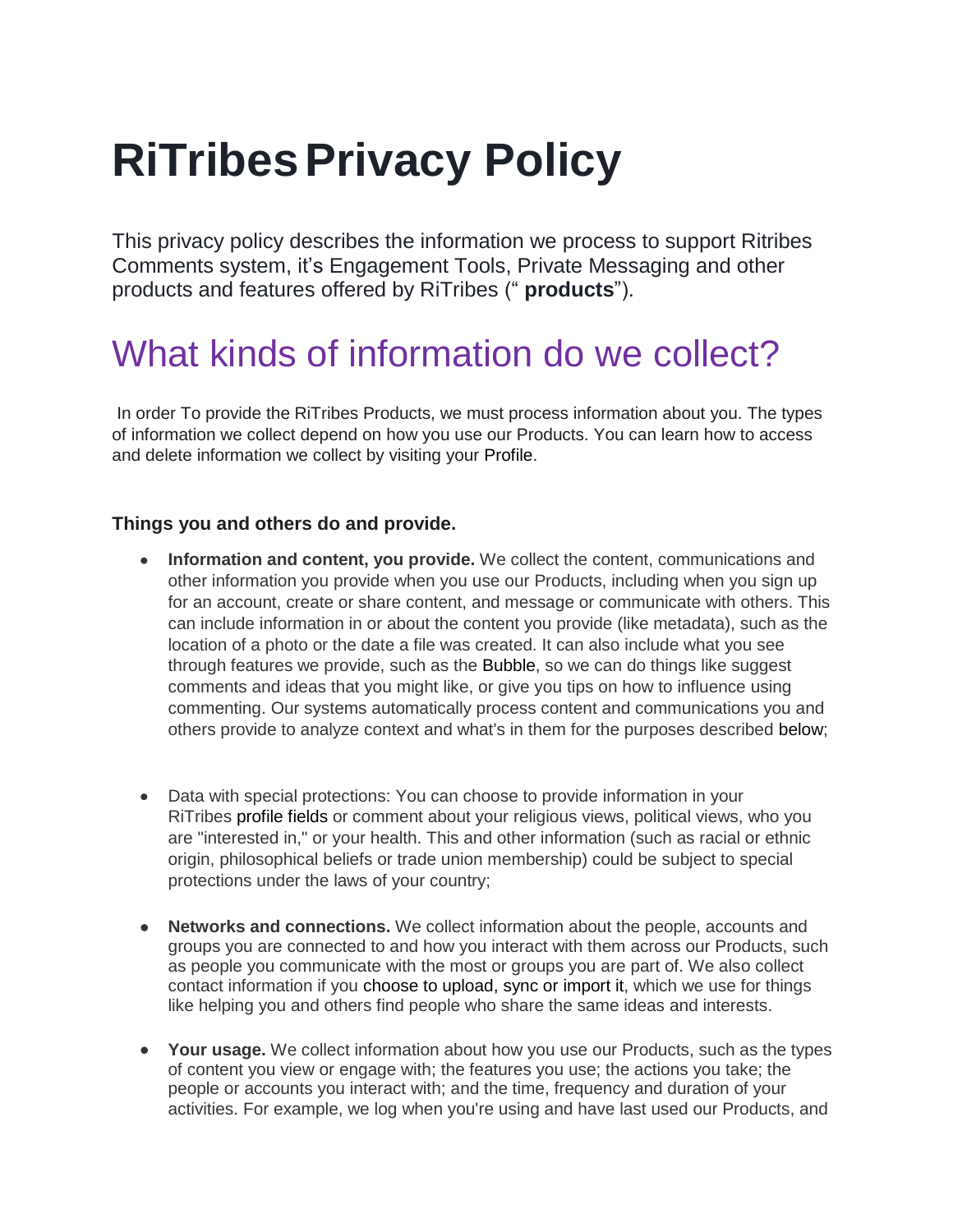what articles, posts, videos and other content you view on our Products. We also collect information about how you use features like The Bubble.

- **Information about transactions made on our Products.** If you use our Products to increase revenue or other financial transactions, we collect information about the revenue or transaction. This includes payment information, such as your account details, credit or debit card number and other card information; other account and authentication information; and billing, shipping and contact details.
- **Things others do and information they provide about you.** We also receive and analyze content, communications and information that other people provide when they use our Products. This can include information about you, such as when others share or comment on posts, send a message to you, or upload, sync or import your contact information.

#### **Device Information**

As described below, we collect information from and about the computers, phones, connected TVs and other web-connected devices you use that integrate with our Products, and we combine this information across different devices you use. For example, we use information collected about your use of our Products on your phone to better personalize the content (including ads) or features you see when you use our Products on another device, such as your laptop or tablet, or to measure whether you took an action in response to an ad we showed you on your phone on a different device.

Information we obtain from these devices includes:

- **Device attributes:** information such as the operating system, hardware and software versions, battery level, signal strength, available storage space, browser type, app and file names and types, and plugins.
- **Device operations:** information about operations and behaviors performed on the device, such as whether a window is foregrounded or backgrounded, or mouse movements (which can help distinguish humans from bots).
- **Identifiers:** unique identifiers, device IDs, and other identifiers, such as accounts you use.
- **Device signals:** Bluetooth signals, and information about nearby Wi-Fi access points, beacons, and cell towers.
- **Data from device settings:** information you allow us to receive through device settings you turn on, such as access to your location or photos.
- **Network and connections:** information such as the name of your mobile operator or ISP, language, time zone, mobile phone number, IP address and connection speed.
	- **Passive Data**: Like most web based services, we automatically receive and record information on our system and products from your browser when you use RiTribes products sites running RiTribes products. We may use a variety of methods, including "cookies", to collect this information. We use both session and persistent cookies. The information that we may collect with these automated methods may include, your IP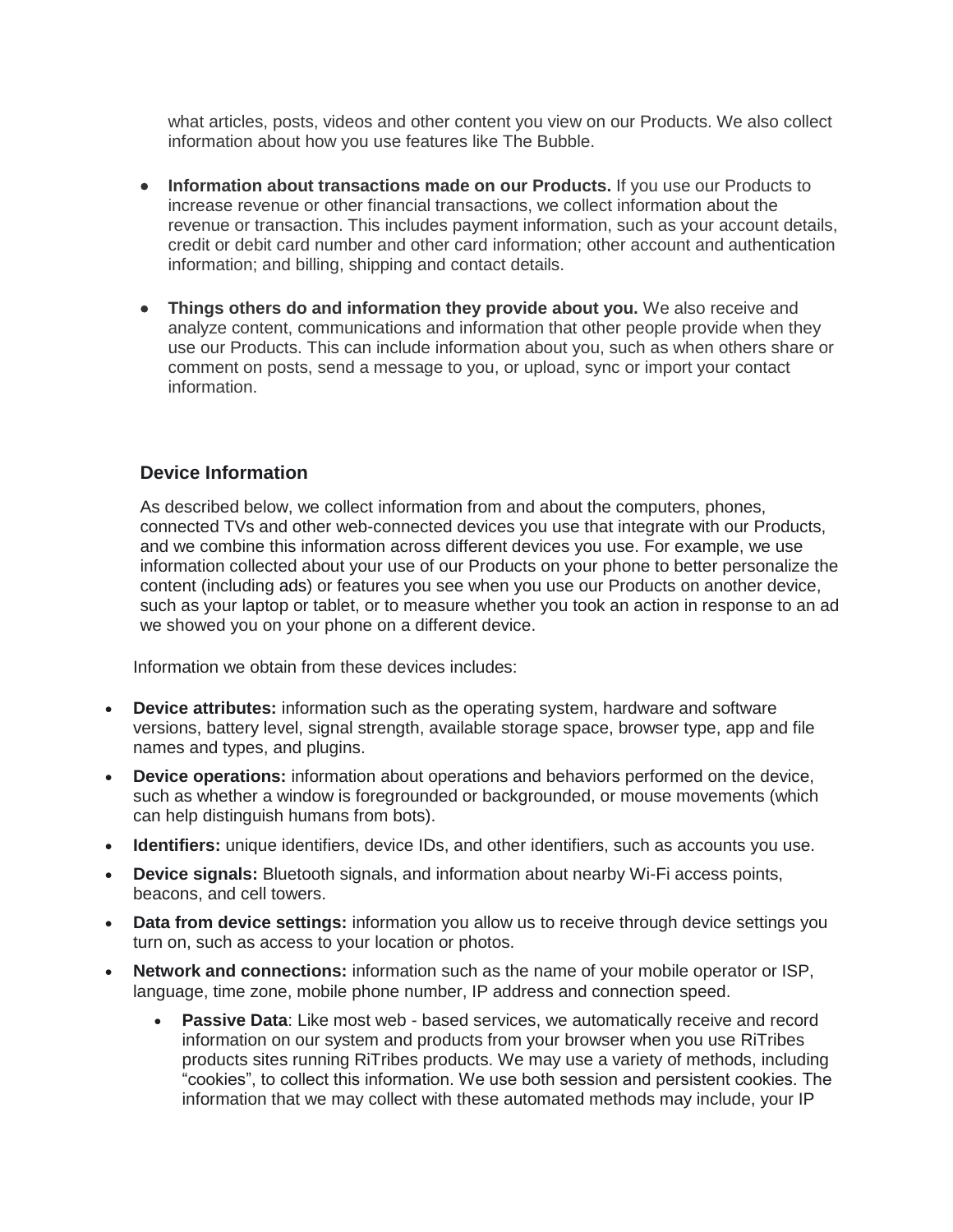address, cookie information, a unique device or user ID, browser type, system type, the content and pages that you access on the RiTribes clients, the frequency and duration of your, and the "referring URL". We may also use cookies to store session validators on your hard drive. If we directly combine any information gathered through passive means with Personal Information, we treat the combined information as Personal Information under this Privacy Policy. Otherwise, we use information collected by passive means in aggregated forms. Please note that any information collected by RiTribes, is subject to that particular Client's privacy policy, and that RiTribes is merely facilitating the collection, transfer, and storage of the Personal Information in accordance with that privacy policy.

#### **Information from partners.**

Advertisers, developers, and publishers can share with us information through RiTribes Social commenting system, Engagement tools or management dashboard they use, including our social plug-ins (such as the Like/Dislike buttons), RiTribes Login, social logins, or the RiTribes targeting tools. These partners provide information about your activities off RiTribes including information about your device, websites you visit, purchases you make, the ads you see, and how you use their services—whether or not you have a RiTribes account or are logged into RiTribes. For example, a game developer could use our services to tell us what interests you, or a business could tell us about a purchase you made in its store. We also receive information about your online and offline actions and purchases from third-party data providers who have the rights to provide us with your information.

Partners receive your data when you visit or use their services or through third parties they work with. We are bound legally each of these partners to have lawful rights by accepting your promotion to collect, use and share your data before providing any data to us.

### How do we use this information?

We use the information we have (subject to choices you make) as described below and to provide and support the RiTribes Products and related services described in the RiTribes [Terms.](https://j3b9v3f8.ssl.hwcdn.net/ritribes/static/Docs/Docs/Terms_v2.pdf) Here's how:

#### **Provide, personalize and improve our Products.**

We use the information we have to deliver our Products, including to personalize features and content (including your Social [News Feed](https://www.facebook.com/help/166738576721085?ref=dp)s, Recommended and ads) and make suggestions for you (such as groups or Articles you may be interested in or ideas you may want to follow) on and off our Products. To create personalized Products that are unique and relevant to you, we use your connections, preferences, interests and activities based on the data we collect and learn from you and others (including any [data](#page-0-0)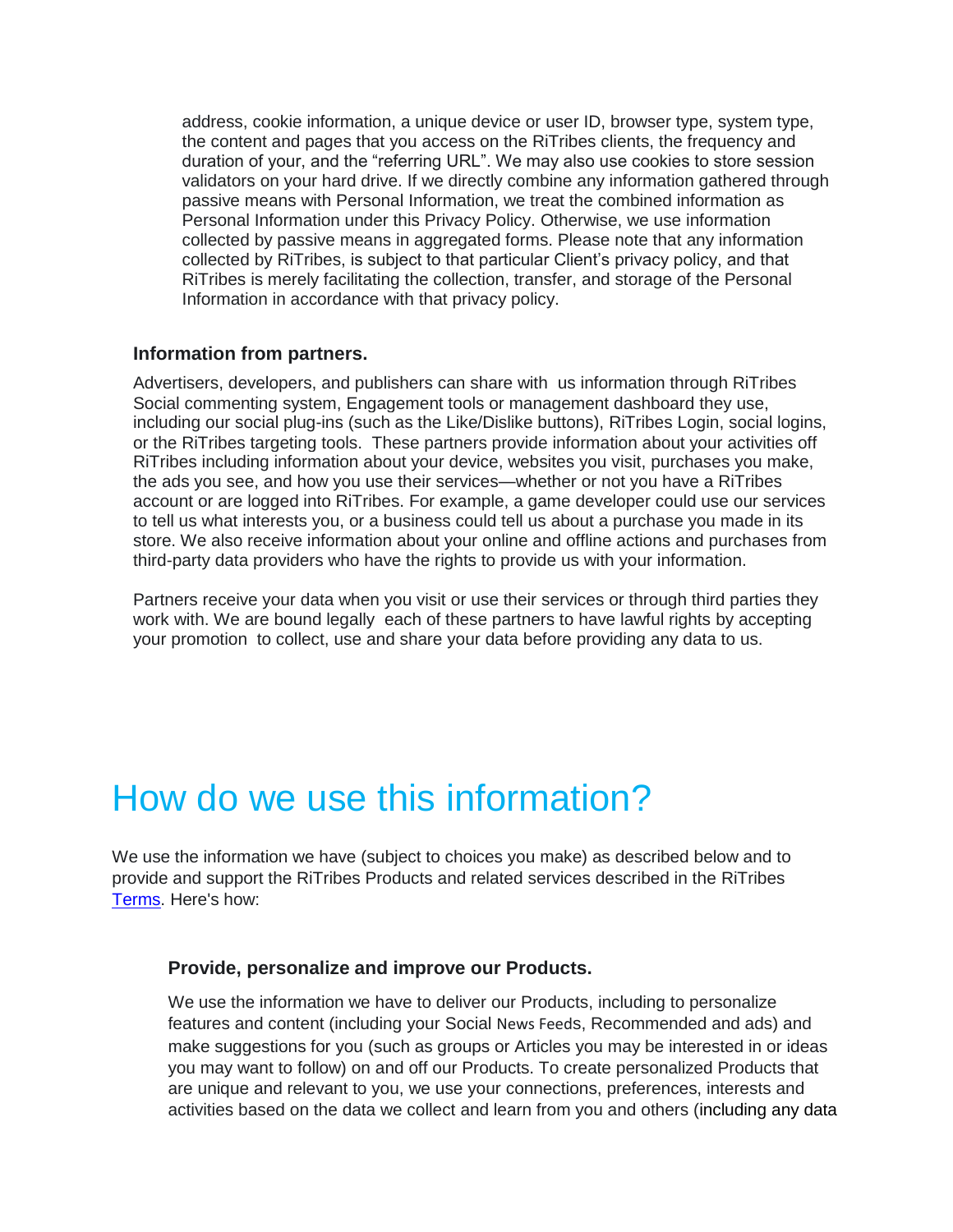[with special protections](#page-0-0) you choose to provide); how you use and interact with our Products; and the people, places, or things you're connected to and interested in on and off our Products. Learn more about how we use information about you to personalize your RiTribes experience, including features, content and recommendations in RiTribes Products.

- **Information across RiTribes Products and devices**: We collect information about your activities on different RiTribes Products and devices to provide a more tailored and consistent experience on all RiTribes Products you use, wherever you use them. For example, we can suggest that you to visit a website that includes people you follow on RiTribes or communicate with using Private messaging. We can also make your experience more seamless, for example, by automatically filling in your registration information (such as your phone number) from one RiTribes Product when you sign up for an account on a different Product.
- **Location-related information:** We use [location-related information-](https://www.facebook.com/about/basics/manage-your-privacy/location)such as your current location, where you live, the places you like to go, and the businesses and people you're near-to provide, personalize and improve our Products, [including ads,](https://www.facebook.com/about/ads) for you and others. Location-related information can be based on things like precise device location (if you've allowed us to collect it), IP addresses, and information from your and others' use of RiTribes Products (such as comments with location).
- **Product research and development:** We use the information we have to develop, test and improve our Products, including by conducting surveys and research, and testing and troubleshooting new products and features.
- **Ads and other sponsored content:** We use the information we have about you-including information about your interests, actions and connections-to select and personalize ads, offers and other sponsored content that we show you.

Advertising is the predominant way RiTribes makes money. Advertising revenue allows RiTribes to support and improve the Service. RiTribes uses, and also engages third party ad partners and affiliates who use, cookie IDs, device IDs (including mobile), hashed email addresses, IP address, ISP and browser information, demographic or interest data, content viewed and actions taken on the Service or Partner Sites, including information about the websites you've viewed and advertisements you've interacted within order to provide you with more relevant advertising targeted to your preferences and interests derived from your interaction with the Service, Partner Sites or other third party websites

#### **Provide measurement, analytics, and other business services.**

We use the information we have (including your activity off our Products, such as the websites you visit and ads you see) to help advertisers and other partners measure the effectiveness and distribution of their ads and services, and understand the types of people who use their services and how people interact with their websites, apps, and services.

#### **Promote safety, integrity and security.**

We use the information we have to verify accounts and activity, combat harmful conduct, detect and prevent spam and other bad experiences, maintain the integrity of our Products, and promote safety and security on and off of RiTribes Products. For example,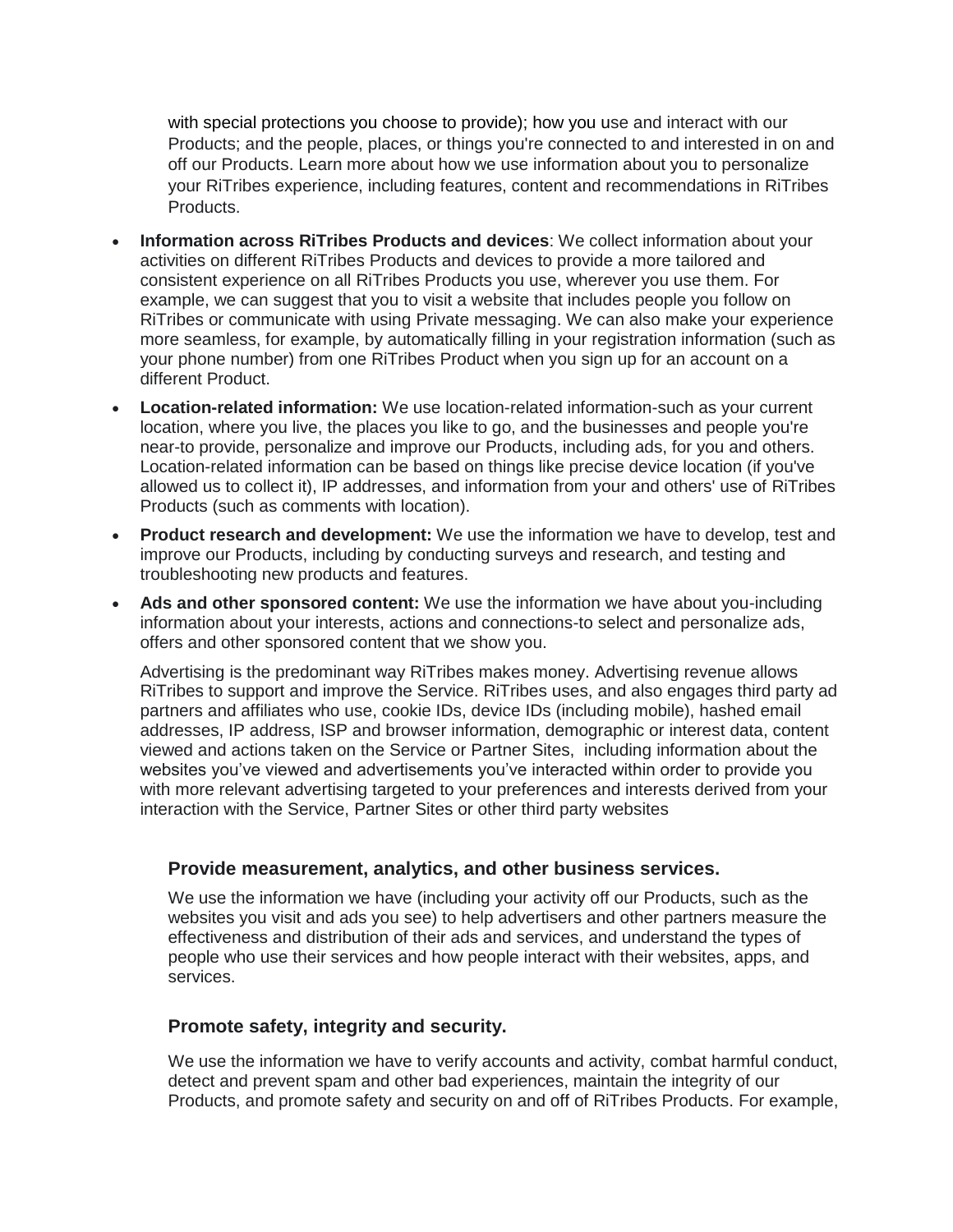we use data we have to investigate suspicious activity or violations of our terms or policies, or to detect when someone needs help.

#### **Communicate with you.**

We use the information we have to send you marketing communications, communicate with you about our Products, and let you know about our policies and terms. We also use your information to respond to you when you contact us.

#### **Research and innovate for social good.**

We use the information we have (including from research partners we collaborate with) to conduct and support research and innovation on topics of general social welfare, technological advancement, public interest, health and well-being. For example, we analyze information we have about people opinion patterns during crises to aid relief efforts.

### How is this information shared?

Your information is shared with others in the following ways:

#### **Sharing on RiTribes Products**

#### **People and accounts, you share and communicate with**

When you share and communicate using our Products, for example when you express yourself on a specific website that interest you. When you use Private Messing to communicate with people or businesses, those people and businesses can see the content you send. Your network can also see actions you have taken on our Products, including engagement with ads and sponsored content. We also let other accounts see who has commented or Liked/Dislike their post.

Public information can be seen by anyone, on or off our Products, including if they don't have an account. This includes your RiTribes username; any information you share with a public audience; information in your profile on RiTribes; and content you share on a publisher's page. You, other people using RiTribes, and we can provide access to or send public information to anyone on or off our Products, including in other RiTribes Company Products, in search results, or through tools and APIs. Public information can also be seen, accessed, reshared or downloaded through third-party services such as search engines, APIs, and offline media such as TV, and by apps, websites and other services that integrate with our Products.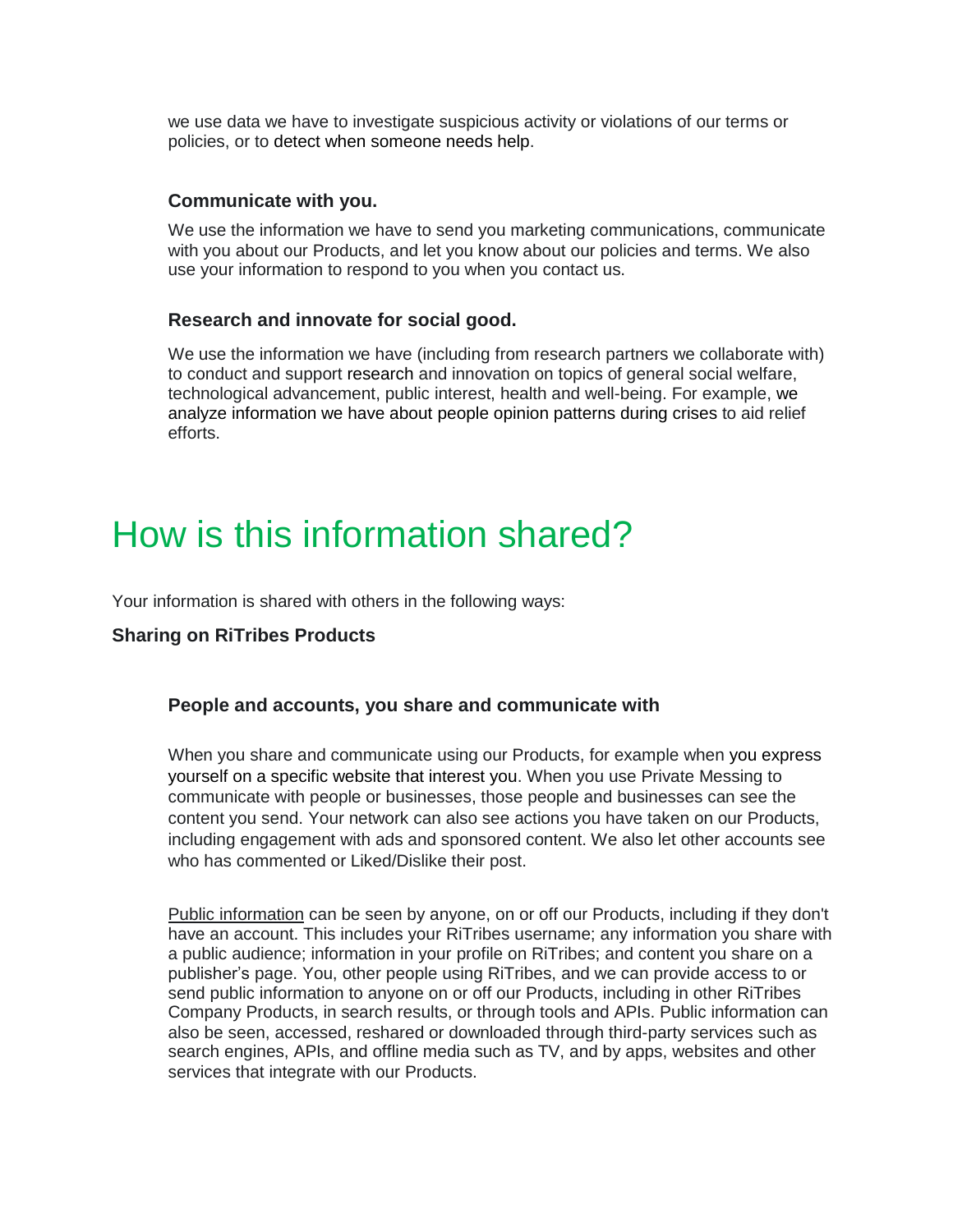#### **Content others share or spread about you**

You should consider who you choose to share with, because people who can see your activity on our Products can choose to share it with others on and off our Products, including people and businesses outside the audience you shared with. For example, when you share a post or send a message to specific follower or accounts, they can download, screenshot, or reshare that content to others across or off our Products, in person. Also, when you comment on someone else's comment or react to their content, your comment or reaction is visible to anyone who can see the other person's content and share that content in different ways.

People can also use our Products to create and share content about you with the audience they choose. For example, people can share a photo of you in a Comment, mention or tag you at a location in a comment, or share information about you in their posts or messages across different sites. If you are uncomfortable with what others have shared about you on our Products, you can report the content [by sanding us an E-mail](file:///C:/Users/riant/OneDrive/Documents/Rian/Work/RiTribes/America/Link%20to%20help%20center,%20how%20to%20report%20a%20comment)  [to support@ritribes.com.](file:///C:/Users/riant/OneDrive/Documents/Rian/Work/RiTribes/America/Link%20to%20help%20center,%20how%20to%20report%20a%20comment)

#### **Information about your active status or presence on our Products.**

People in your networks can see signals telling them whether you are active on our Products, including whether you are currently active on Private messing or RiTribes, or when you last used our Products.

#### **Apps, websites, and third-party integrations on or using our Products.**

When you choose to use third-party apps, websites, or other services that use, or are integrated with, our Products, they can receive information about what you post or share. For example, when you fill a survey with your RiTribes community or use RiTribes comment or Share button on a website, the developer or website can receive information about your activities in the website or receive a comment or link that you share from the website on RiTribes. Also, when you download or use such third-party services, they can access your [public profile](https://www.facebook.com/help/203805466323736?ref=dp) on RiTribes, and any information that you share with them, But apps and websites you use will not be able to receive any other information about your RiTribes community from you, or information about any of your RiTribes followers (although your friends and followers may, of course, choose to share this information themselves). Information collected by these third-party services is subject to their own terms and policies and not this.

#### **New owner.**

If the ownership or control of all or part of our Products or their assets changes, we will let you know that we may transfer your information to the new owner.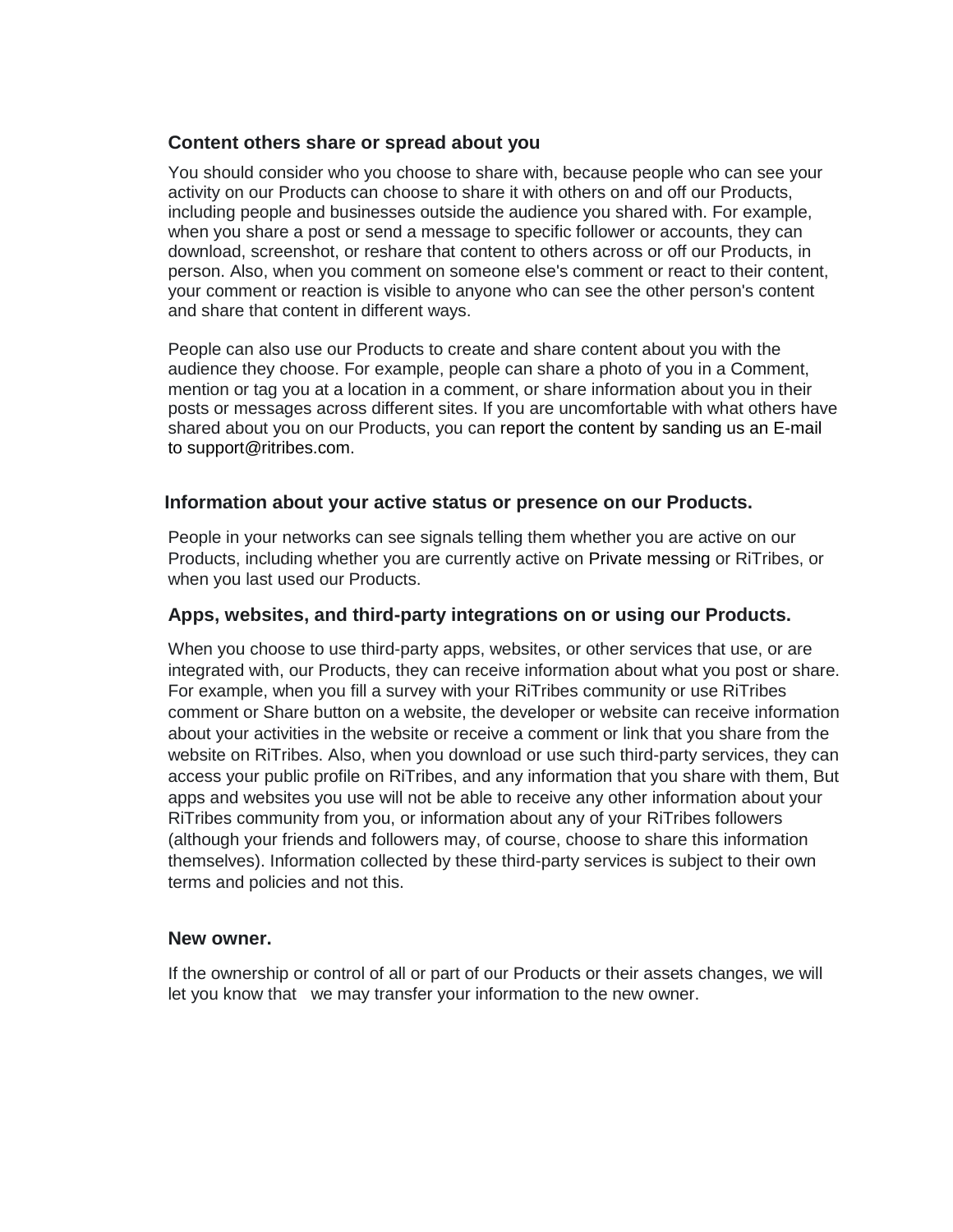#### **Sharing with Third-Party Partners**

We work with third-party partners who help us provide and improve our Products or who use RiTribes Engagement Tools or Management Dashboard to grow their businesses, which makes it possible to operate our companies and provide free services to people around the world. We don't sell any of your information to anyone, and we never will. We also impose strict restrictions on how our partners can use and disclose the data we provide. Here are the types of third parties we share information with:

#### **Partners who use our analytics services.**

We provide aggregated statistics and insights that help people and businesses understand how people are engaging with their posts, listings, Pages, videos and other content on and off the RiTribes Products or Website. For example, Website admins and RiTribes business profiles receive information about the number of people or accounts who viewed, reacted to, or commented on their posts, as well as aggregate demographic and other information that helps them understand interactions with their comments, content or account.

#### **Advertisers.**

We provide advertisers with reports about the kinds of people seeing their ads and how their ads are performing, but we don't share information that personally identifies you (information such as your name or email address that by itself can be used to contact you or identifies who you are) unless you give us permission. For example, we provide general demographic and interest information to advertisers (for example, that an ad was seen by a man between the ages of 20 and 25 who lives in Colorado and likes Nature and sports) to help them better understand their audience.

#### **Measurement partners.**

We share information about you with companies that aggregate it to provide analytics and measurement reports to our partners.

#### **Partners offering goods and services in our Products.**

When your exposed to receive content, or buy something from a seller in our Products, the content creator or seller can receive your public information and other information you share with them, as well as the information needed to complete the transaction, including shipping and contact details.

#### **Vendors and service providers.**

We provide information and content to vendors and service providers who support our business, such as by providing technical infrastructure services, analyzing how our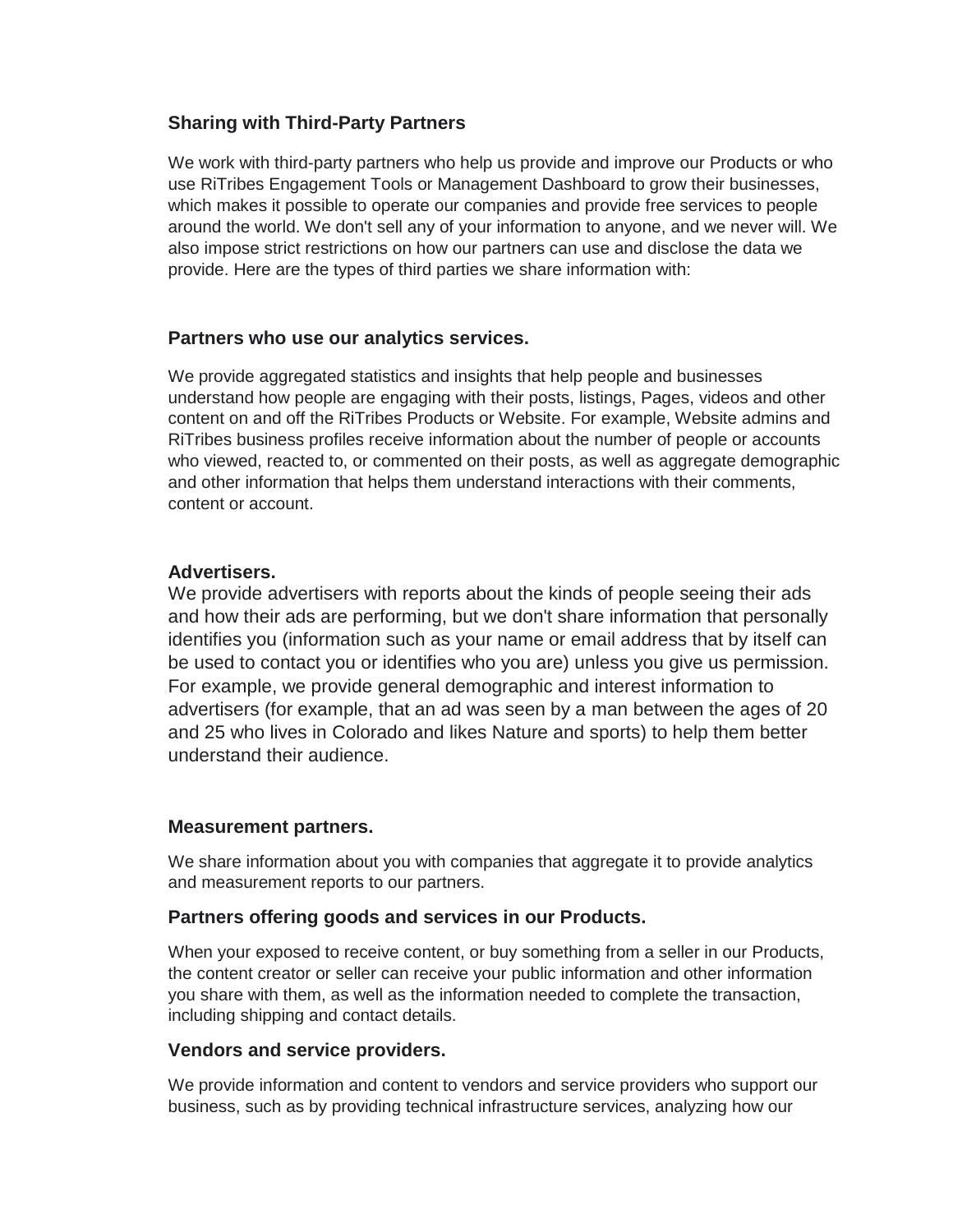Products are used, providing customer service, facilitating payments or conducting surveys.

#### **Law enforcement or legal requests.**

We share information with law enforcement or in response to legal requests under the right circumstances.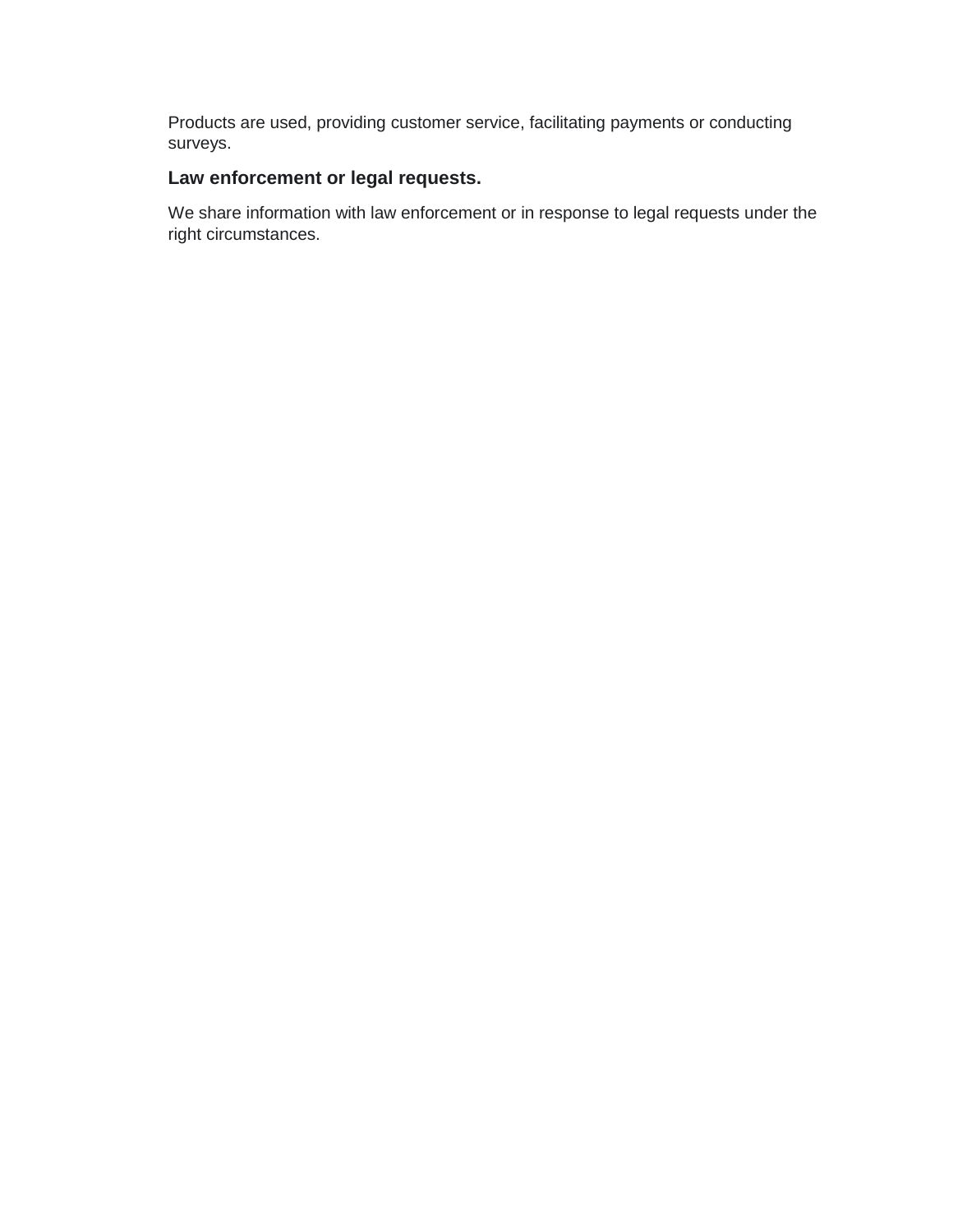## How do RiTribes work with partners?

RiTribes uses its infrastructure, systems and technology with Partners (which include websites, publishers, advertisers and technology or content companies) to provide an innovative, relevant, consistent and safe experience across all RiTribes Products you use. We also process information about you across the RiTribes partners for these purposes, as permitted by applicable law and in accordance with their terms and privacy policies. For example, we process information from RiTribes about accounts sending spam on its service so we can take appropriate action against those accounts on The Feed across different partners. We also work to understand how people use and interact with RiTribes Products, such as understanding the number of unique users on different Partners using our Products.

### How can I manage or delete information about me?

We provide you with the ability to access and erase your data

we store data until it is no longer necessary to provide our services and RiTribes Products, or until your account is deleted - whichever comes first. This is a case-by-case determination that depends on things like the nature of the data, why it is collected and processed, and relevant legal or operational retention needs.

When you delete your account, we delete your identity from comments you posted, such as your name, photos and status updates, and you won't be able to recover that information later but we don't delete the social interactions like comments or likes. Information that others have shared about you isn't part of your account and won't be deleted. If you don't want to delete your account but want to temporarily stop using the Products, you can contact our [support](mailto:support@ritribes.com) to deactivate your account instead. To delete your account at any time, please send us an E-mail to [support.](mailto:support@ritribes.com)

### How do we respond to legal requests or prevent harm?

We access, preserve and share your information with regulators, law enforcement or others:

• In response to a legal request (like a search warrant, court order or subpoena) if we have a good faith belief that the law requires us to do so. This may include responding to legal requests from jurisdictions outside of the States of Israel when we have a good-faith belief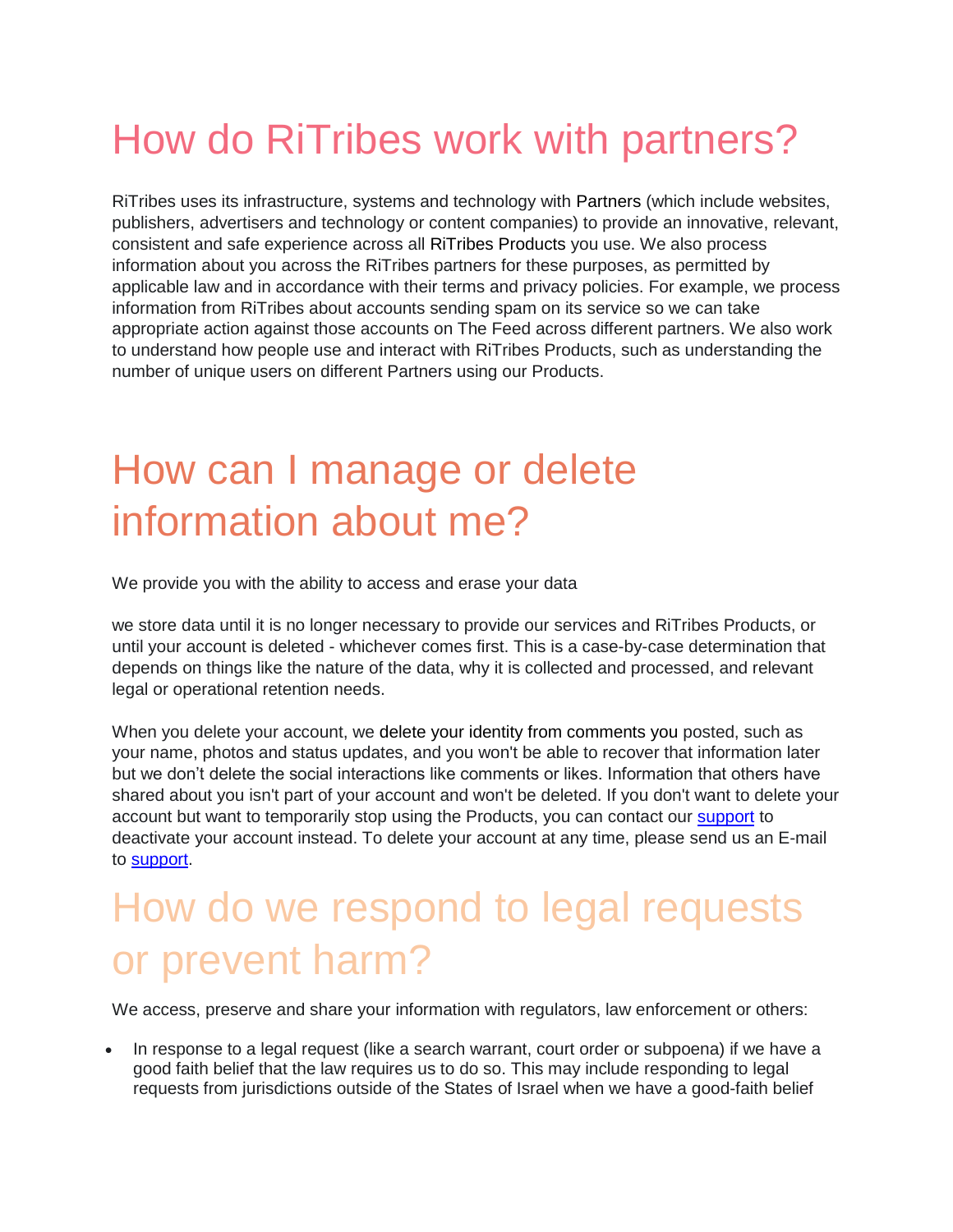that the response is required by law in that jurisdiction, affects users in that jurisdiction, and is consistent with internationally recognized standards.

• When we have a good-faith belief it is necessary to: detect, prevent and address fraud, unauthorized use of the Products, violations of our terms or policies, or other harmful or illegal activity; to protect ourselves (including our rights, property or Products), you or others, including as part of investigations or regulatory inquiries; or to prevent death or imminent bodily harm. For example, if relevant, we provide information to and receive information from third-party partners about the reliability of your account to prevent fraud, abuse and other harmful activity on and off our Products.

Information we receive about you (including financial transaction data related to purchases made with RiTribes) can be accessed and preserved for an extended period when it is the subject of a legal request or obligation, governmental investigation, or investigations of possible violations of our terms or policies, or otherwise to prevent harm. We also retain information from accounts disabled for terms violations for at least a year to prevent repeat abuse or other term violations.

### How do we operate and transfer data as part of our global services?

We share information globally, both internally within the RiTribes, and externally with our partners and with those you connect and share with around the world in accordance with this policy. Your information may, for example, be transferred or transmitted to, or stored and processed in the Israel or other countries outside of where you live for the purposes as described in this policy. These data transfers are necessary to provide the services set forth in the RiTribes [Terms](https://j3b9v3f8.ssl.hwcdn.net/ritribes/static/Docs/Docs/Terms_v2.pdf) and to globally operate and provide our Products to you. We utilize standard contract clauses, rely on the European GDPR about certain countries, as applicable, and obtain your consent for these data transfers to the Israel and other countries.